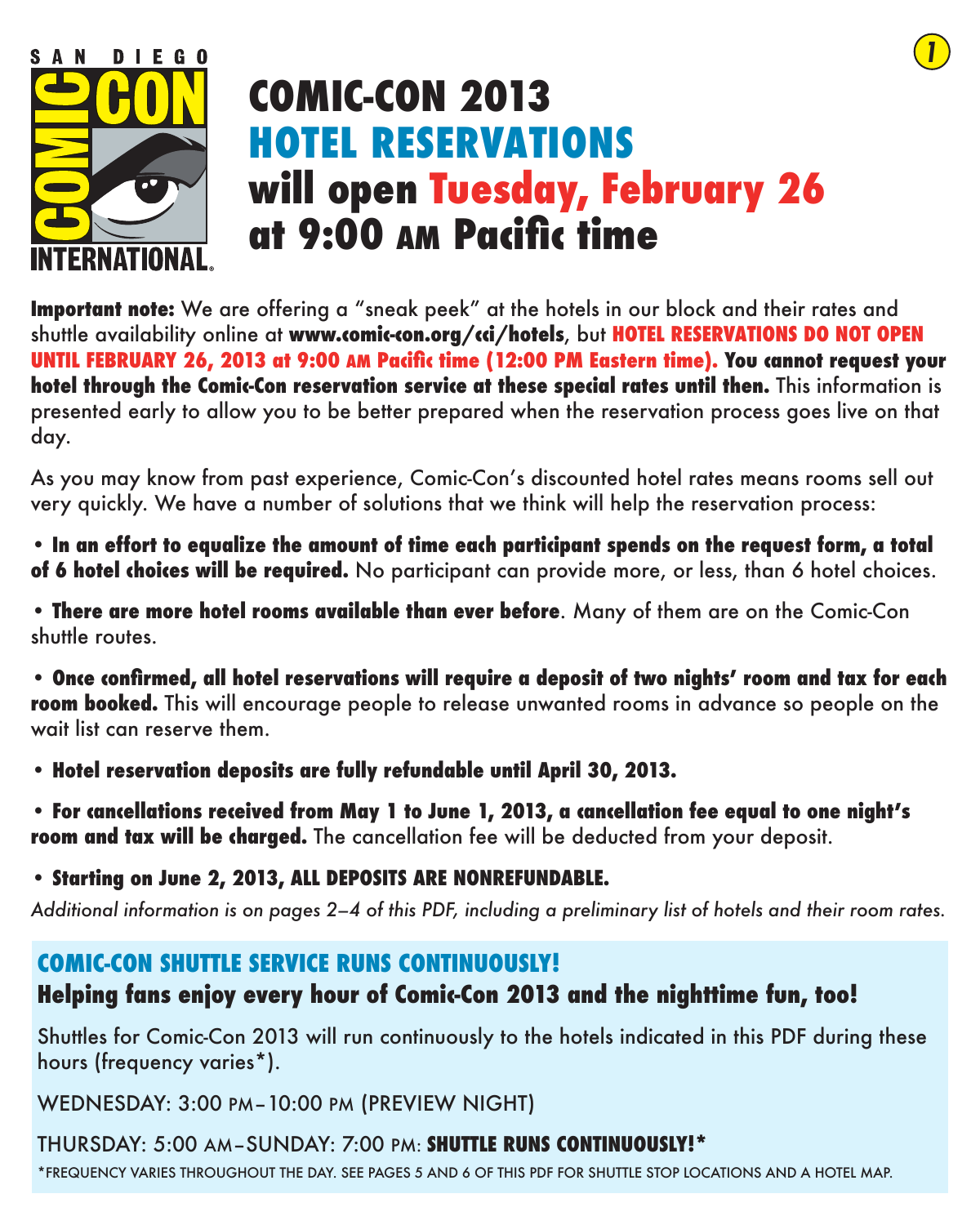

### *2* **COMIC-CON 2013 HOTEL RESERVATIONS WILL OPEN FEBRUARY 26, 2013 at 9:00 AM Pacific Time**

**Hotel reservations for Comic-Con 2013 will open on Tuesday, February 26 at 9:00 am Pacific time.**  As you may know from the past few years, the discounted rate offered by Comic-Con on the rooms in our block means that they tend to sell out in the first hour.

#### **IMPORTANT INFORMATION**

**A link to the Travel Planners website will be sent via email to badge holders at least 72 hours ahead of the hotel reservations opening.** This link will not be active until Feb. 26 at 9:00 AM PACIFIC TIME (12:00 PM Eastern time).

Starting at 9:00 AM PT on February 26, 2013, you will be able to access the reservation request form via the link in your email or by copying and pasting the link that will be available at **www. comic-con.org/cci/hotels** into your browser or by calling 1-877-55-COMIC (1-877-552-6642) or 212-532-1660. PLEASE DO NOT CALL BEFORE FEB. 26 AT 9:00 AM PACIFIC TIME.

**• YOU WILL BE REQUIRED TO PROVIDE 6 HOTEL CHOICES IN ORDER OF PREFERENCE.** 

**• All reservation requests will be processed in date/time stamp order.** Forms received within three seconds of each other are considered to have arrived at the same time and will be processed in a random order within that three-second grouping.

**• A recap email listing the hotel choices you submitted to Travel Planners will be sent to you within 48 hours.** Please review it to make sure it is correct and follow the directions on your email if the information is incorrect.

**• You will get your reservation confirmation email listing the hotel or hotels where you have reservations no later than February 28, 2013.** If you are happy with your hotels, please follow the directions on your confirmation and go back online to pay the required deposit **within 72 hours of receiving your confirmation** or your reservation will be cancelled. If you are not happy with your hotel and do not plan to confirm your reservation, please log on and cancel your reservation so another attendee can have a chance at getting your room.

**• All reservations require an advance deposit equal to two nights' room and tax.** Deposits are required when you log back in to guarantee your reservation and must be submitted within 72 hours of receiving your confirmation or you will lose your reservation and you will not have a hotel room for Comic-Con.

**• Hotel reservation deposits are fully refundable until April 30, 2013.** 

• For cancellations **from May 1 to June 1, 2013, a cancellation fee equal to one night's room rate plus tax will be charged.** The cancellation fee will be deducted from your deposit.

• **Starting on June 2, 2013, ALL DEPOSITS ARE NONREFUNDABLE.**

• **Each hotel's payment policies vary; the date that your total balance is due will be dependent upon the policies of your hotel.** Most hotels place a deposit on your credit card when you check in and charge the balance on check out. Please ask your hotel for their policy.

• **As Comic-Con gets closer, hotel rooms do free up.** We urge everyone who plans on making a hotel reservation for the event to keep checking the hotel page at **www.comic-con.org/cci/hotels** for updated room availability. If you don't get your first choice on February 26, check back later to see if the hotel you prefer is available.

#### **PLEASE NOTE THAT THE HOTEL RATES LISTED ARE STARTING RATES AND ARE SUBJECT TO CHANGE.**

**PLEASE NOTE:** Your reservations will be booked based on room availability. Bed type and special requests are not guaranteed. These requests will be noted with the hotel, but are subject to hotel availability at the time of check-in. Currently, hotels in San Diego charge a Transient Occupancy tax of 10.565%, a Tourism Marketing assessment of 2% and parking fees, all of which are subject to change without notice. Hotel rates are not guaranteed until booked and confirmed. Hotel rates may vary by number of occupants and other requested services. Comic-Con and Travel Planners reserve the right to correct any identified errors.

#### HOTEL LIST BEGINS ON NEXT PAGE

#### **TO MAKE RESERVATIONS:**

Go to **www.comic-con.org/cci/hotels** or call **1-877-55-COMIC** (1-877-552-6642) or 212- 532-1660, Monday–Friday 9:00 am–7:00 pm Eastern time. **PLEASE DO NOT CALL PRIOR TO FEBRUARY 26, 2013, 9:00 am PACIFIC TIME.** 

#### **TO MAKE CHANGES:**

Changes must be made at **www.comic-con.org/cci/hotels** or by phone at **1-877-55-COMIC** (1-877-552-6642). Changes must be received 14 days prior to arrival; changes are on a by-request basis and are subject to availability/discretion of the hotel.

#### **TO CANCEL A RESERVATION:**

Cancellations must be made at **www.comic-con.org/cci/hotels** or by phone at **1-877-55-COMIC** (1-877-552-6642). You must receive a cancellation number to ensure your reservations have been cancelled. **Cancellations must be received by April 30, 2013 to get a full refund of the deposit.** Cancellations received beginning May 1 through June 1, 2013 will receive a refund less a cancellation fee equal to one night's room rate plus tax. Beginning June 2, 2013, deposits are nonrefundable.

**NOTE:** Hotel rates include an \$8.00 per night reimbursement to Comic-Con to help defray shuttle and convention costs (this charge is subject to change). San Diego city blocks are small compared to other cities and take approximately 2–3 minutes to walk. You may find walking in the morning is a great way to explore San Diego and find new places for lunch, dinner or shopping.

**Responsibility and liability:** Comic-Con International and/or its agents act only in the capacity as agents for customers in all matters pertaining to hotel accommodations and transportation whether by railroad, motor car, airplane or any other means, and as such are not responsible for any damage, expense, or inconvenience caused by train or plane arrivals or departures, or by any change of schedule or condition from any loss, injury, or damage to any person or property from any cause whatsoever. Baggage handling throughout the program is entirely at the owner's risk. The customer agrees that show management and/or its agents shall not be held responsible in the event of any error or omission in any promotional material.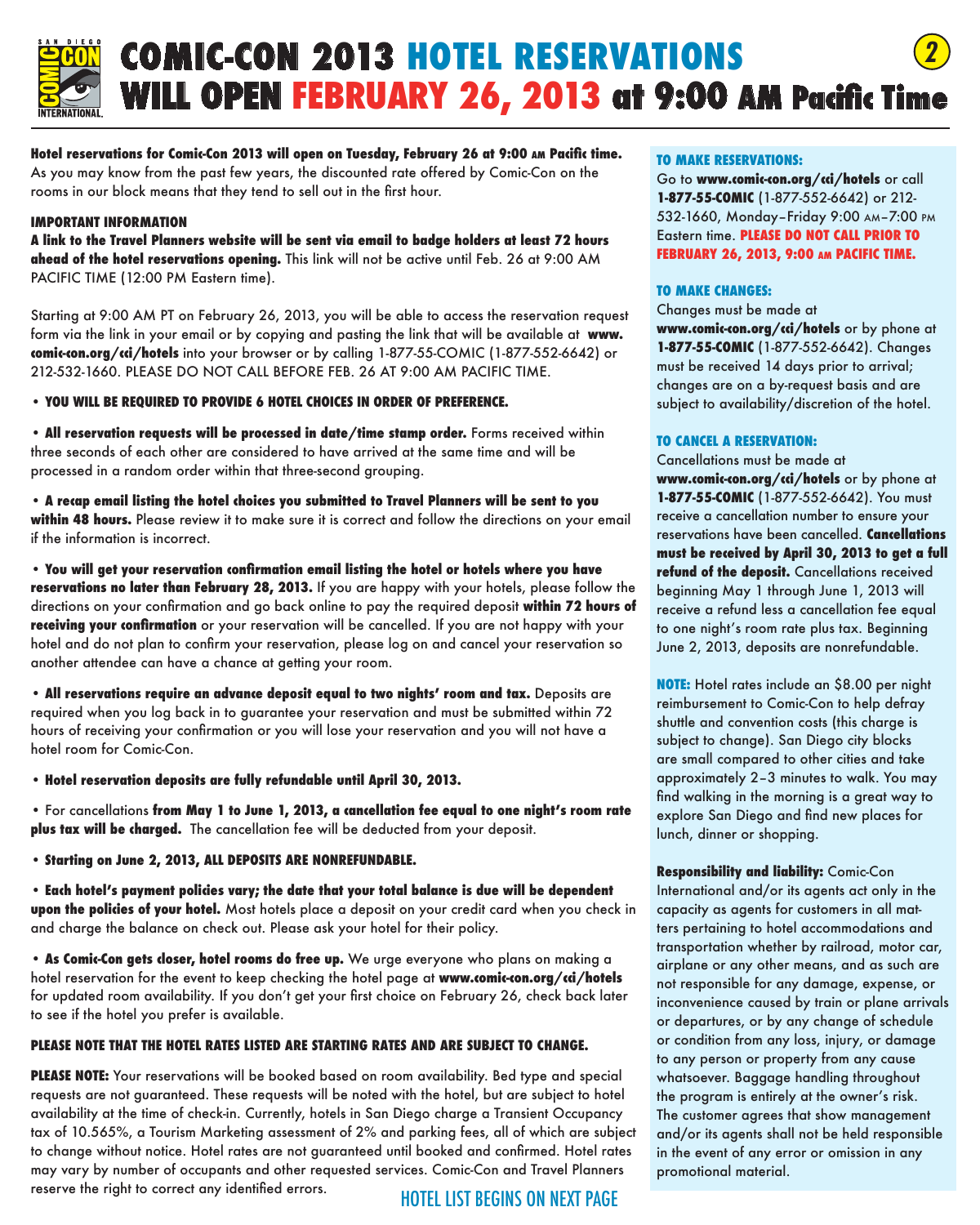

# **HOTELS INCLUDED IN THE COMIC-CON BLOCK**



| <b>COLOR KEY</b><br><b>BY LOCATION</b> | <b>AIRPORT</b><br><b>CORONADO</b>                                               | <b>DOWNTOWN</b>                                     | <b>MISSION BAY</b>                                                                  |                                                       | <b>MISSION VALLEY</b>                                |                                                             | <b>OLD TOWN</b>        |                         | <b>SHELTER ISLAND</b>                                    |
|----------------------------------------|---------------------------------------------------------------------------------|-----------------------------------------------------|-------------------------------------------------------------------------------------|-------------------------------------------------------|------------------------------------------------------|-------------------------------------------------------------|------------------------|-------------------------|----------------------------------------------------------|
| <b>LOCATION</b>                        | <b>HOTEL</b>                                                                    | <b>RATE FOR</b><br>1 ADULT/1 BED<br><b>START AT</b> | <b>RATE FOR 2 ADULTS/</b><br><b>2 BEDS START AT</b><br><b>2 BEDS NOT GUARANTEED</b> | <b>DISTANCE</b><br>T <sub>0</sub><br><b>COMIC-CON</b> | <b>COMIC-CON</b><br><b>SHUTTLE</b><br><b>SERVICE</b> | <b>EST. SHUTTLE</b><br><b>TRAVEL TIME</b><br><b>TO SDCC</b> | <b>SMOKING</b>         | PET-<br><b>FRIENDLY</b> | <b>BREAKFAST</b><br><b>FULL OR</b><br><b>CONTINENTAL</b> |
| <b>AIRPORT</b>                         | <b>COURTYARD SD AIRPORT/LIBERTY STATION</b>                                     | \$219.00                                            | \$219.00                                                                            | 4.5<br><b>MILES</b>                                   | <b>YES</b>                                           | <b>43 MINS.</b>                                             | NON-<br><b>SMOKING</b> | N <sub>0</sub>          | <b>NONE</b>                                              |
| <b>AIRPORT</b>                         | HILTON SAN DIEGO AIRPORT HARBOR ISLAND                                          | \$227.00                                            | \$237.00                                                                            | 3.3<br><b>MILES</b>                                   | <b>YES</b>                                           | <b>21 MINS.</b>                                             | <b>SMOKING</b>         | N <sub>0</sub>          | <b>NONE</b>                                              |
| <b>AIRPORT</b>                         | <b>HOLIDAY INN SAN DIEGO BAYSIDE</b>                                            | \$182.00                                            | \$182.00                                                                            | 5<br><b>MILES</b>                                     | <b>YES</b>                                           | <b>40 MINS.</b>                                             | <b>SMOKING</b>         | N <sub>0</sub>          | <b>NONE</b>                                              |
| <b>AIRPORT</b>                         | SHERATON SAN DIEGO HOTEL AND MARINA                                             | \$204.00                                            | \$224.00                                                                            | <b>MILES</b>                                          | <b>YES</b>                                           | 23 MINS                                                     | <b>SMOKING</b>         | N <sub>0</sub>          | <b>NONE</b>                                              |
| <b>CORONADO ISLAND</b>                 | <b>CORONADO ISLAND MARRIOTT RESORT</b>                                          | \$247.00                                            | \$247.00                                                                            | 4<br><b>MILES</b>                                     | N <sub>0</sub><br><b>SHUTTLE</b>                     | N <sub>0</sub><br><b>SHUTTLE</b>                            | NON-<br><b>SMOKING</b> | N <sub>0</sub>          | <b>NONE</b>                                              |
| <b>DOWNTOWN</b>                        | <b>ANDAZ SAN DIEGO</b>                                                          | \$281.00                                            | \$281.00                                                                            | <b>BLOCKS</b>                                         | <b>YES</b>                                           | SHUTTLE AVAIL.<br><b>WALKING DIST.</b>                      | NON-<br><b>SMOKING</b> | <b>YES</b>              | <b>NONE</b>                                              |
| <b>DOWNTOWN</b>                        | <b>BEST WESTERN BAYSIDE INN</b>                                                 | \$173.00                                            | \$173.00                                                                            | <b>MILE</b>                                           | <b>YES</b>                                           | <b>16 MINS.</b>                                             | <b>SMOKING</b>         | N <sub>0</sub>          | <b>CONTINENTAL</b><br><b>BUFFET</b>                      |
| <b>DOWNTOWN</b>                        | <b>BRISTOL HOTEL</b>                                                            | \$177.00                                            | \$177.00                                                                            | <b>BLOCKS</b>                                         | <b>YES</b>                                           | SHUTTLE AVAIL.<br><b>WALKING DIST.</b>                      | <b>SMOKING</b>         | N <sub>0</sub>          | <b>NONE</b>                                              |
| <b>DOWNTOWN</b>                        | <b>COURTYARD SAN DIEGO DOWNTOWN</b>                                             | \$213.00                                            | \$213.00                                                                            | 8<br><b>BLOCKS</b>                                    | <b>YES</b>                                           | SHUTTLE AVAIL.<br><b>WALKING DIST.</b>                      | NON-<br><b>SMOKING</b> | N <sub>0</sub>          | <b>NONE</b>                                              |
| <b>DOWNTOWN</b>                        | <b>DOUBLETREE DOWNTOWN SAN DIEGO</b>                                            | \$194.00                                            | \$194.00                                                                            | <b>MILE</b>                                           | <b>YES</b>                                           | 17 MINS.                                                    | <b>SMOKING</b>         | N <sub>0</sub>          | <b>NONE</b>                                              |
| <b>DOWNTOWN</b>                        | <b>EMBASSY SUITES SAN DIEGO BAY-BAY VIEW SUITES</b>                             | \$289.00                                            | \$309.00                                                                            | <b>BLOCKS</b>                                         | <b>YES</b>                                           | SHUTTLE AVAIL.<br><b>WALKING DIST.</b>                      | <b>SMOKING</b>         | N <sub>0</sub>          | <b>FULL BREAK-</b><br><b>FAST BUFFET</b>                 |
| <b>DOWNTOWN</b>                        | <b>EMBASSY SUITES SAN DIEGO BAY-CITY VIEW SUITES</b>                            | \$249.00                                            | \$269.00                                                                            | <b>BLOCKS</b>                                         | <b>YES</b>                                           | <b>SHUTTLE AVAIL.</b><br><b>WALKING DIST.</b>               | <b>SMOKING</b>         | N <sub>0</sub>          | <b>FULL BREAK-</b><br><b>FAST BUFFET</b>                 |
| <b>DOWNTOWN</b>                        | <b>FOUR POINTS BY SHERATON</b>                                                  | \$199.00                                            | \$199.00                                                                            | 0.9<br><b>MILE</b>                                    | <b>YES</b>                                           | 17 MINS.                                                    | NON-<br><b>SMOKING</b> | N <sub>0</sub>          | <b>NONE</b>                                              |
| <b>DOWNTOWN</b>                        | HAMPTON INN SAN DIEGO DOWNTOWN                                                  | \$185.00                                            | \$195.00                                                                            | <b>MILE</b>                                           | <b>YES</b>                                           | 13 MINS.                                                    | SMOKING                | N <sub>0</sub>          | <b>CONTINENTAL</b><br><b>BUFFET</b>                      |
| <b>DOWNTOWN</b>                        | HARD ROCK HOTEL SAN DIEGO-HARD ROCK SUITES                                      | \$357.00                                            | \$357.00                                                                            | <b>BLOCK</b>                                          | <b>YES</b>                                           | SHUTTLE AVAIL.<br><b>WALKING DIST.</b>                      | NON-<br><b>SMOKING</b> | N <sub>0</sub>          | <b>NONE</b>                                              |
| <b>DOWNTOWN</b>                        | <b>HARD ROCK HOTEL SAN DIEGO-STUDIO ROOMS</b>                                   | \$299.00                                            | \$299.00                                                                            | <b>BLOCK</b>                                          | <b>YES</b>                                           | SHUTTLE AVAIL.<br><b>WALKING DIST.</b>                      | NON-<br><b>SMOKING</b> | N <sub>0</sub>          | <b>NONE</b>                                              |
| <b>DOWNTOWN</b>                        | <b>HILTON SAN DIEGO BAYFRONT</b>                                                | \$295.00                                            | \$295.00                                                                            | <b>BLOCK</b>                                          | <b>YES</b>                                           | SHUTTLE AVAIL.<br><b>WALKING DIST.</b>                      | NON-<br><b>SMOKING</b> | N <sub>0</sub>          | <b>NONE</b>                                              |
| <b>DOWNTOWN</b>                        | HILTON SAN DIEGO GASLAMP QUARTER                                                | \$230.00                                            | \$230.00                                                                            | <b>BLOCK</b>                                          | <b>YES</b>                                           | <b>SHUTTLE AVAIL</b><br><b>WALKING DIST.</b>                | <b>SMOKING</b>         | <b>YES</b>              | <b>NONE</b>                                              |
| <b>DOWNTOWN</b>                        | <b>HOLIDAY INN ON THE BAY-BAY VIEW ROOMS</b>                                    | \$237.00                                            | \$247.00                                                                            | 1.1<br><b>MILES</b>                                   | <b>YES</b>                                           | <b>15 MINS.</b>                                             | NON-<br><b>SMOKING</b> | <b>YES</b>              | <b>NONE</b>                                              |
| <b>DOWNTOWN</b>                        | HOLIDAY INN ON THE BAY-CITY VIEW ROOMS                                          | \$207.00                                            | \$217.00                                                                            | 1.1<br><b>MILES</b>                                   | YES                                                  | 15 MINS.                                                    | NON-<br><b>SMOKING</b> | YES                     | <b>NONE</b>                                              |
| <b>DOWNTOWN</b>                        | <b>HORTON GRAND HOTEL</b>                                                       | \$229.00                                            | \$249.00                                                                            | $\overline{3}$<br><b>BLOCKS</b>                       | <b>YES</b>                                           | SHUTTLE AVAIL.<br><b>WALKING DIST.</b>                      | NON-<br><b>SMOKING</b> | N <sub>0</sub>          | <b>NONE</b>                                              |
| <b>DOWNTOWN</b>                        | HOTEL INDIGO SAN DIEGO GASLAMP                                                  | \$305.00                                            | \$305.00                                                                            | 8<br><b>BLOCKS</b>                                    | <b>YES</b>                                           | <b>SHUTTLE AVAIL.</b><br><b>WALKING DIST.</b>               | NON-<br><b>SMOKING</b> | <b>YES</b>              | <b>NONE</b>                                              |
| <b>DOWNTOWN</b>                        | HOTEL INDIGO SAN DIEGO GASLAMP-4 NIGHT MIN.STAY                                 | \$296.00                                            | \$296.00                                                                            | 8<br><b>BLOCKS</b>                                    | <b>YES</b>                                           | SHUTTLE AVAIL.<br><b>WALKING DIST.</b>                      | NON-<br><b>SMOKING</b> | <b>YES</b>              | <b>NONE</b>                                              |
| <b>DOWNTOWN</b>                        | HOTEL PALOMAR SAN DIEGO BY KIMPTON-KING BEDS ONLY                               | \$294.00                                            | N/A                                                                                 | 9<br><b>BLOCKS</b>                                    | <b>YES</b>                                           | SHUTTLE AVAIL.<br><b>WALKING DIST.</b>                      | NON-<br><b>SMOKING</b> | <b>YES</b>              | <b>NONE</b>                                              |
| <b>DOWNTOWN</b>                        | <b>HOTEL SOLAMAR</b>                                                            | \$275.00                                            | \$295.00                                                                            | <b>BLOCKS</b>                                         | <b>YES</b>                                           | SHUTTLE AVAIL.<br><b>WALKING DIST.</b>                      | NON-<br><b>SMOKING</b> | <b>YES</b>              | <b>NONE</b>                                              |
| <b>DOWNTOWN</b>                        | <b>MANCHESTER GRAND HYATT</b>                                                   | \$274.00                                            | \$274.00                                                                            | 3<br><b>BLOCKS</b>                                    | <b>YES</b>                                           | SHUTTLE AVAIL.<br><b>WALKING DIST.</b>                      | <b>SMOKING</b>         | <b>YES</b>              | <b>NONE</b>                                              |
| <b>DOWNTOWN</b>                        | MANCHESTER GRAND HYATT-PREMIUM VIEW ROOMS                                       | \$299.00                                            | \$299.00                                                                            | 3<br><b>BLOCKS</b>                                    | <b>YES</b>                                           | SHUTTLE AVAIL.<br><b>WALKING DIST.</b>                      | <b>SMOKING</b>         | <b>YES</b>              | <b>NONE</b>                                              |
| <b>DOWNTOWN</b>                        | OMNI SAN DIEGO HOTEL                                                            | \$249.00                                            | \$259.00                                                                            | <b>BLOCKS</b>                                         | <b>YES</b>                                           | SHUTTLE AVAIL.<br><b>WALKING DIST.</b>                      | <b>SMOKING</b>         | N <sub>0</sub>          | <b>NONE</b>                                              |
| <b>DOWNTOWN</b>                        | <b>RESIDENCE INN DOWNTOWN SAN DIEGO-</b><br>QUEEN BED PLUS PULLOUT SOFA SLEEPER | \$225.00                                            | \$225.00                                                                            | <b>MILE</b>                                           | <b>YES</b>                                           | 13 MINS.                                                    | NON-<br><b>SMOKING</b> | YES                     | <b>FULL BREAK-</b><br><b>FAST BUFFET</b>                 |

CONTINUED ON PAGE 4